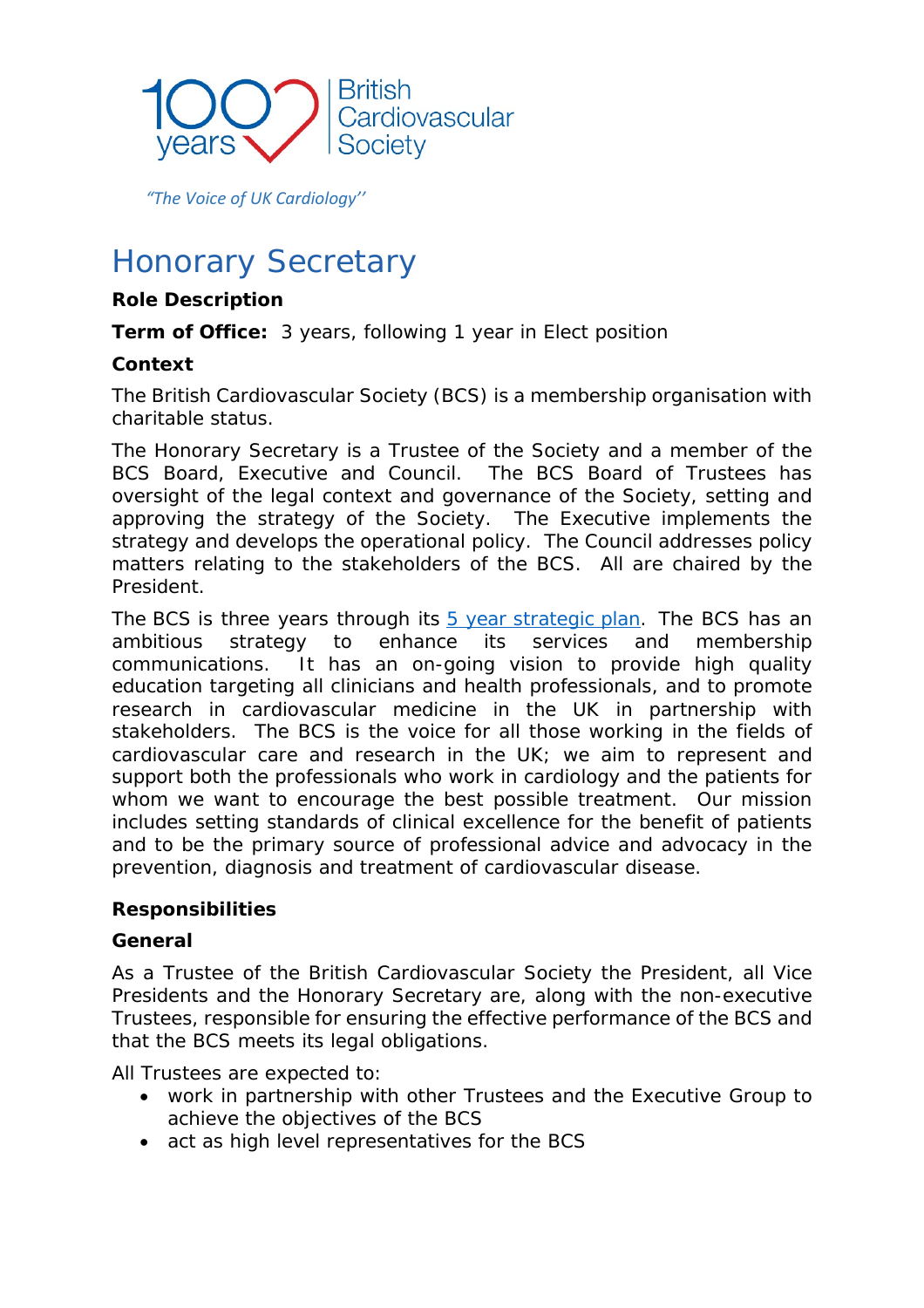Each Trustee is an equal member of the Board and has the same responsibility as the other trustees for the success of the organisation for delivering to its core purposes, values and mission and ensuring that there is compliance with its charitable status.

# *Specifics*

The Honorary Secretary works closely with the President and CEO on all strategic matters of the Society and deputises for the President as required.

They will work closely with the President, CEO and other officers in support of the BCS's corporate relationships with Principal and other Partners and international activities.

The Honorary Secretary is responsible for:

- > Matters of governance:
	- o Ensuring that the Society functions effectively and efficiently within its organisational framework and will be expected to recommend to the Board changes that should be made and how these should be implemented.
	- o The Constitution and Articles of the Society
	- o Oversight of the BCS Elections process
- Providing clinical leadership to the BCS's membership strategy and plans
- Providing clinical leadership to the BCS's Affiliated Society strategy and plans
- Organise the process to support BCS members for National Clinical Impact Awards
- The BCS's relationship with Regional Advisors and related activities
- Providing clinical input to internal HR matters as required
- Undertaking a clinical leadership role on functional areas of BCS business and activities as agreed by the President and Board
- Managing assignments designated by the President

The Honorary Secretary will:

- Attend meetings of and provide regular reports to:
	- o the Board (4 meetings per year)
	- o the Executive (4 meetings per year)
	- o Executive 'lite' (8 meetings per year)
	- o Council (3 meeting per year)
	- o the BCS Elections Committee (April meeting)
	- o the AGM (June meeting at BCS Conference)

In between Board meetings, the Honorary Secretary may be expected to meet and/or engage in contact via email or phone, with the President, Chief Executive, and other BCS Officers, staff and volunteers as necessary

- Attend weekly one-hour meetings with the President and CEO to discuss strategic issues and developments.
- Attend and participate in the: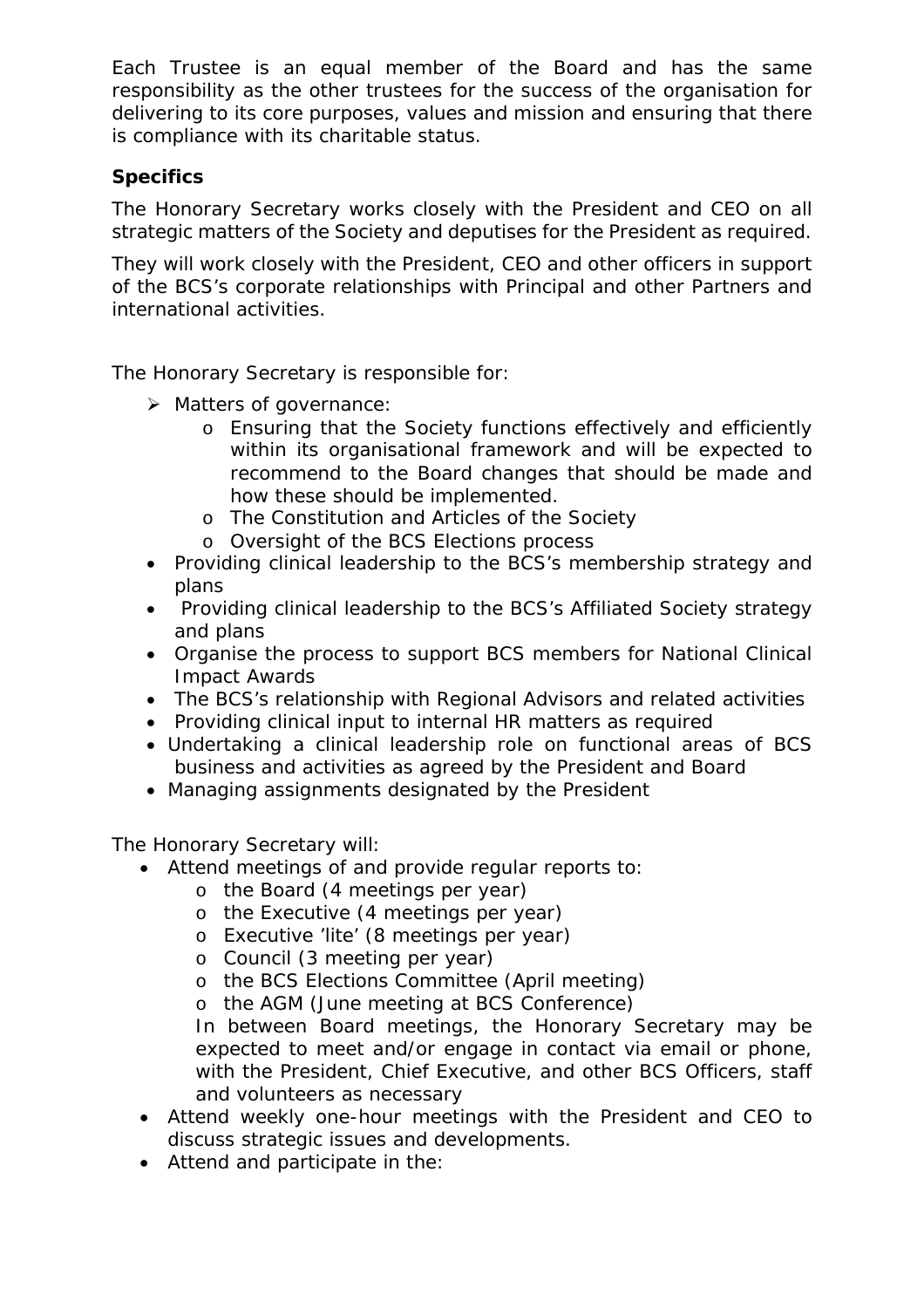- o Programme Committee (8 meetings per year following Board or Executive meetings)Trainee Representatives Group (2 meetings per year)
- o Physiologist Council (3 meetings per year)
- o Imaging Council (3 meetings per year following Council meetings)Royal College of Physicians Cardiology Joint Specialty Committee (2 meetings per year)Royal College of Physicians Medical Specialties Board (3 meetings per year)
- o Meetings with Principal Partners (2 meetings per partner per year plus 2 round table meetings annually)
- Attend annual conferences of the ESC and ACC as an officer and representative of the BCS as required by the President
- •
- Represent the Society as requested by the President

Physical attendance for several Board meetings and the full Executive Committee at the BCS Offices in Fitzroy Square, London is required; otherwise meetings will be virtual. All other meetings will normally be held virtually but with at least one face to face meeting per annum.

### *Officers and committee members are required to attend at least 75% of meetings.*

#### *Time Commitment*

In addition to the meetings set out above it is anticipated that the Honorary Secretary's responsibilities will require an indicative commitment of, on average, 15 hours per month, with the need for flexibility given that this will be variable across the year linked to meeting and activity schedules.*Review Meetings with the President*

Regular meetings will be held with the President in addition to 6 monthly review meetings to agree and monitor objectives.

## *Support*

Appropriate administration support will be provided via the BCS offices in Fitzroy Square with access to meeting rooms as required.

Induction and training will be provided (and must be undertaken) with regard to wider Trustee responsibilities.

## *Eligibility*

Those standing for election must:

- be an Ordinary Member of the Society
- have served as a member of Council, a member of a committee of the Society, or as an Officer of one of the Affiliated Societies
- have the support of his/her employer (Chief Executive Officer) at his/her normal place of work and meet the time commitments set out
- be able to commit to the broad remit and duties of the post
- have no criminal record or ongoing disciplinary issues